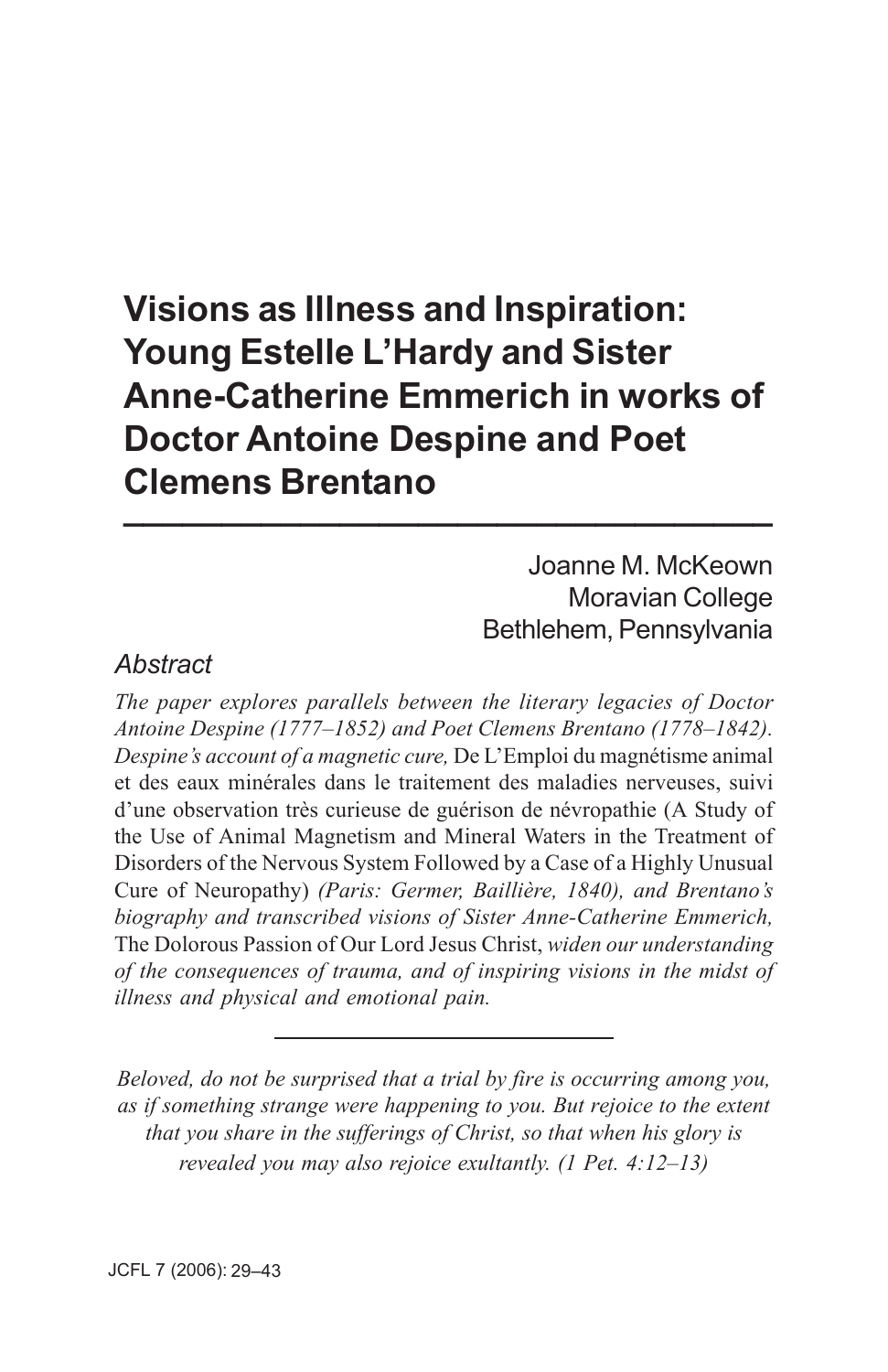### Introduction

When Dr. Charles-Humbert-*Antoine* Despine (1777–1852) set out to write the story of the cure of Louise-*Estelle* L'Hardy (1825–1862), he knew that many readers would not consider his treatment methods for the cure of a "spoiled" child or his explanations for that treatment credible. Estelle's paraplegia, a neurological disorder for which there was no organic cause, he diagnosed as a symptom of hysteria, a psychosomatic condition not uncommon in upper-class women in nineteenth-century Europe and considered by many to be an imagined illness.<sup>1</sup> Animal magnetism (mesmerism)*,* the treatment Despine used to heal Estelle's partial paralysis in Aix-les-Bains, where he was a practicing physician and the medical director,<sup>2</sup> had been controversial—particularly amongst men of science and religion since Mesmer (1734–1815) had begun using it to heal patients with neurological disorders in the second half of the eighteenth century.<sup>3</sup>

Although Despine was keenly aware of the controversial nature of his work with several patients, including Estelle, he was intensely curious about their condition and knew it merited serious consideration, study, and care. For these reasons, he meticulously documented the account of Estelle's life and cure in a monograph entitled *De L'Emploi du magnétisme animal et des eaux minérales dans le traitement des maladies nerveuses, suivi d'une observation très curieuse de guérison de névropathie* (*A Study of the Use of Animal Magnetism and Mineral Waters in the Treatment of Disorders of the Nervous System Followed by a Case of a Highly Unusual Cure of Neuropathy)* (Paris: Germer, Baillière, 1840) (All translations are mine). He noted periods of trauma preceding Estelle's illness, including almost dying in a measles epidemic in 1830 and losing her father two years later in the cholera epidemic, in which Estelle's mother and sister also become violently ill. Henri Ellenberger, in his landmark 1970 text, *The Discovery of the Unconscious: The History and Evolution of Dynamic Psychiatry,* calls Despine's story the first "truly objective study of multiple personality" (129). Today the name of the illness has been changed to dissociative identity disorder.

Despine believed in the curative power of mesmerism for cases like Estelle's. He had found it a useful therapeutic modality in the healing of psychosomatic symptoms in patients who, like Estelle, also had ecstatic episodes, or trance-like periods during which they lost consciousness of self and experienced visions. Unbelievers and skeptics believed the visions were a function of illness, and that mesmerism was a hoax by means of which doctors could take advantage of vulnerable, semi-conscious female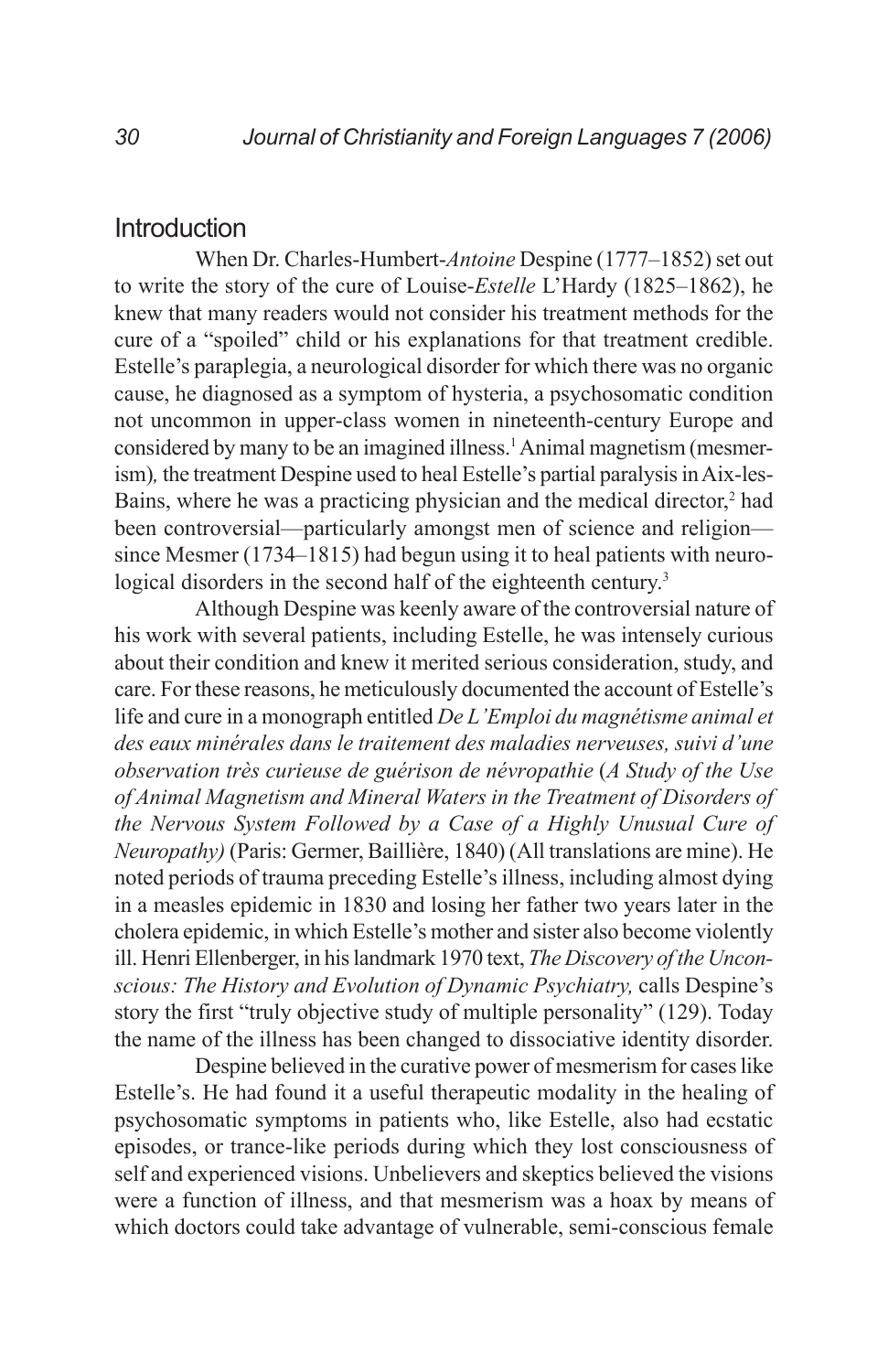patients. A practicing Catholic who believed human nature to be composed of "body, Spiritual Soul and an Instinctive Force," Despine attempted to understand and to explain his patients' visions and his use of mesmerism within a Christian framework (xxxii. All references to Despine and Estelle are from Despine's monograph, unless otherwise noted.). He was deeply intrigued by some mystics, presumably because of their own ecstatic visionary episodes.<sup>4</sup> He had a particular interest in a contemporary, the German stigmatic Sister Anne-Catherine Emmerich (1774–1824).

Emmerich's visions were transcribed by the German romantic writer, Clemens Brentano (1778–1842). An adult convert to Catholicism and an ardent believer in Christ, Brentano published *The Dolorous Passion of our Lord Jesus Christ* in 1833 with an account of Emmerich's life. In an 1841 travel journal Despine writes that he and his family are reading Emmerich's biography each evening. Despine was apparently fascinated with this obscure Augustinian nun from Westphalia, Germany. Indeed, some of Emmerich's paranormal phenomena, including ecstasy, generally paralleled Estelle's; Emmerich also had a spiritual nature and had suffered physically since childhood. Other phenomena experienced by Emmerich, including stigmata, moved the Catholic Church to begin a process for her beatification in 1892. These proceedings were stopped in 1928 by Rome, however, when it was suspected that Brentano may have fabricated material. Ecclesiastical authorities studying her case believed that Brentano's romantic literary tendencies made him an unreliable scribe.

We will see that there is much more to the connection between Estelle and Emmerich than an isolated record of a physician's medical and religious curiosity. The narratives of these two women have other important, curious likenesses, all of which relate to the nature of the visions central to Despine's and Brentano's publications. My thesis maintains that the physician Despine and the poet Brentano had an uncommonly acute understanding of the rich value in certain ecstatic experiences. Each Roman Catholic writer records and produces an important literary legacy, for, in various ways, each text widens our understanding of the consequences of trauma, and of inspiring visions in the midst of illness and of physical and emotional pain.

## Despine and Estelle L'Hardy

Despine identified Estelle as an ecstatic patient when her mother mentioned casually to Despine that Estelle had been hearing voices.<sup>5</sup> This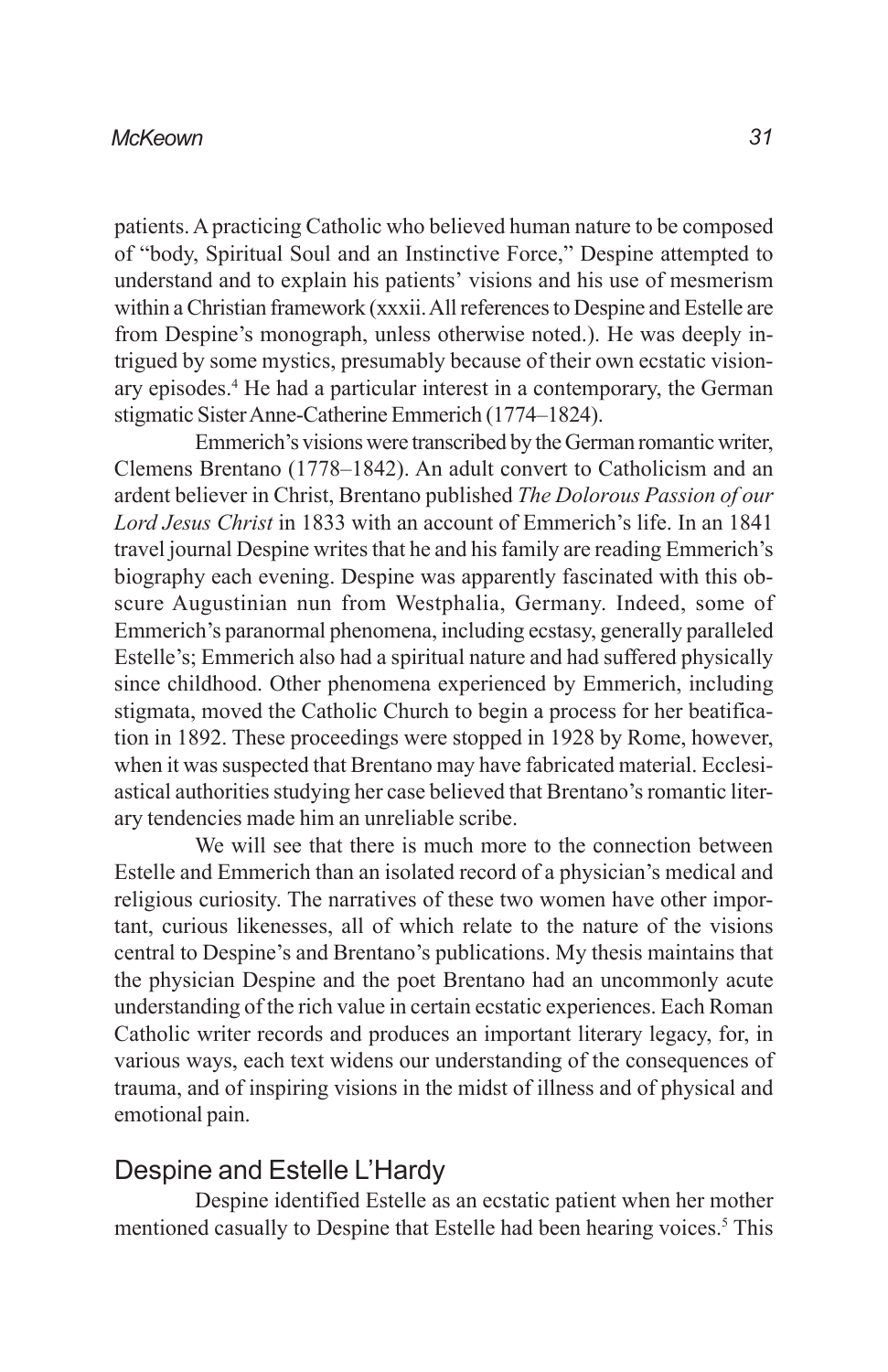happened just before Estelle and her mother were to leave Aix-les-Bains for the winter months and after a series of conventional treatments of hydrotherapy and electrotherapy had had only a small measure of success with Estelle. With this report, Despine knew that she could be magnetized, and was, therefore, a candidate for treatment with mesmerism. In general, these treatments consisted of artificially inducing the trance state with long strokes or passes administered with the hands very near the body. Then, by power of suggestion, a patient could gradually heal. For Estelle, the sleeping or magnetized state was the healthy one. In other words, she could walk and eat normally when in a trance. As she gradually healed, her condition in the waking state fused with that of the sleeping state. This fusion constituted a cure, or integrated mental health. Estelle left Aix-les-Bains in late June, 1837. In anticipation of her return, a newspaper in Neuchâtel, Switzerland referred to her as "la petite ressuscitée," the little resurrected one (qtd. in Despine 79).6

Although Estelle's illness manifested no organic abnormalities, she suffered great physical pain. She experienced "suffocating, acute pain in the bowels and throughout the chest, intense headaches, . . . convulsive coughs and difficult breathing" (5). At times she would lay immobile in bed for long periods, so much did any movement cause her excruciating pain. She told her mother, "For a while now God, touched by my suffering and wanting to console me in this long trial, allows me to hear the singing of celestial spirits. . . . They are so beautiful, Momma, these hymns of angels, that no expression can describe them. I have never been able to understand a single word but they speak to the heart, and I am very sure that Papa sings with them" (18). On 25 December 1836, the fourth day of magnetic treatments, Estelle had another comforting vision Despine called "a new vision which filled her with joy and hope. . . . It was a celestial figure which, from that instant on, became her guardian divinity, her protecting spirit" (35). Estelle called her "Angeline" and her "Angel of Consolation," and provided a physical description of her as seen during an ecstatic episode. The description corresponds in many respects to conventional representations of heavenly beings:

> I see columns and steps surrounded by clouds. Angeline is coming down the steps. She wears a veil as white as snow that falls such that her face can be easily seen. Her long hair is blowing in the wind. A gown as white as her veil flows to her feet, leaving her arms bare. Her face is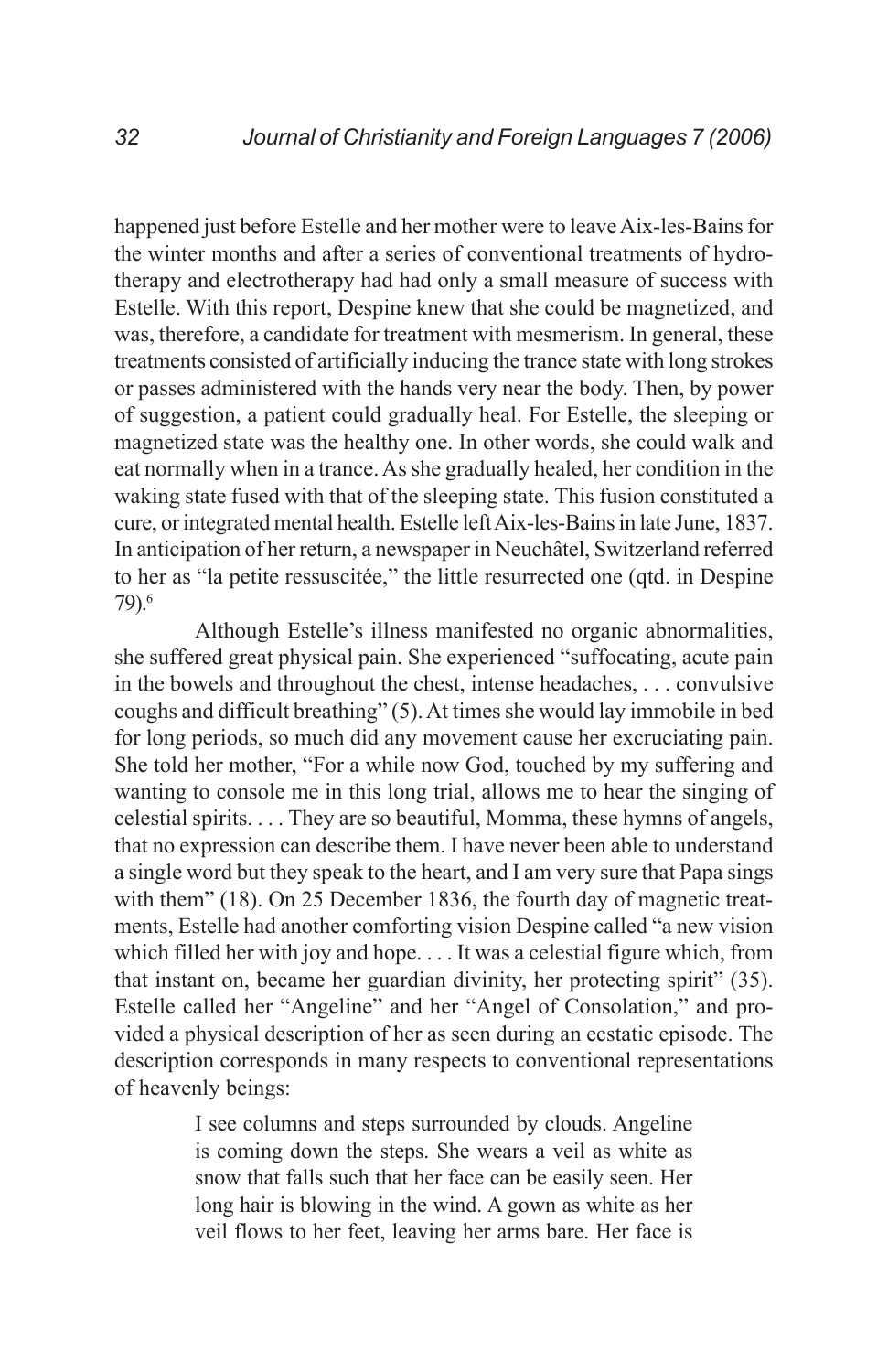lightly colored. Her wide blue eyes are full of sweetness and goodness. She has a pretty nose and mouth, small feet and beautiful hands. All in all, a celestial figure, ever so beautiful-----so beautiful and so good that no one has ever—even in the most resplendent dreams—imagined anything like this. Everything about her exudes what she is: An Angel of Consolation. (110)

But not all of the visions were so sublime. Among Estelle's disturbing visions are "snakes, beasts, and robbers" (27), a "horrible figure that filled her with fright" (34), "numerous hallucinations [after which] she was irrational for several days" (50, clarification mine), and a "skeleton" (108).

Almost 130 years *before* Ellenberger grouped Estelle L'Hardy with the mystic Anne-Catherine Emmerich as "great exemplary cases of magnetic illness in the first half of the nineteenth century" (484), Estelle's Dr. Despine had noted in his 1841 travel journal that his cured patient Estelle, as well as other ecstatic patients, and Emmerich have "an infinite number of points in common." Despine's travel journal makes clear that he understands this point to apply as well to other ecstatic mystics (8 November 1841). He notes that the visionary Sister Benoîte Rencurel (1647-1718) manifested "many things that correspond to phenomena exhibited by my cataleptics, my ecstatics and Sister Catherine Emmerich" (7 December 1841). (St. Catherine of Siena, St. Catherine of Genoa, St. John of the Cross and St. Theresa of Avila were other widely known mystics who, like Estelle, experienced fully exhilarating visions as well as profoundly disturbing ones. They considered the former type to be of God, and the latter to be of the devil. In her writings on the subject, St. Theresa calls the dark episodes, "Raptures of Feminine Weakness" [in Underhill 361]).

The Catholic Church assumed the right to determine the authenticity of visions experienced during ecstatic episodes and questioned the appropriateness of mesmerism as a therapy to treat ecstatics. In an effort to address questions raised by the practice of mesmerism, which involved someone (usually male) suspending the conscious will of someone else (usually female) and then interacting with that person, the Church had condemned several individual cases of its use by 1841 and issued an encyclical in 1856. In this letter the Holy Roman Universal Inquisition stated that the Church forbade the use of mesmerism, deemed unnatural and potentially immoral because it compromised one's ability to make conscious choices about personal behavior. Mesmerism was considered condemnable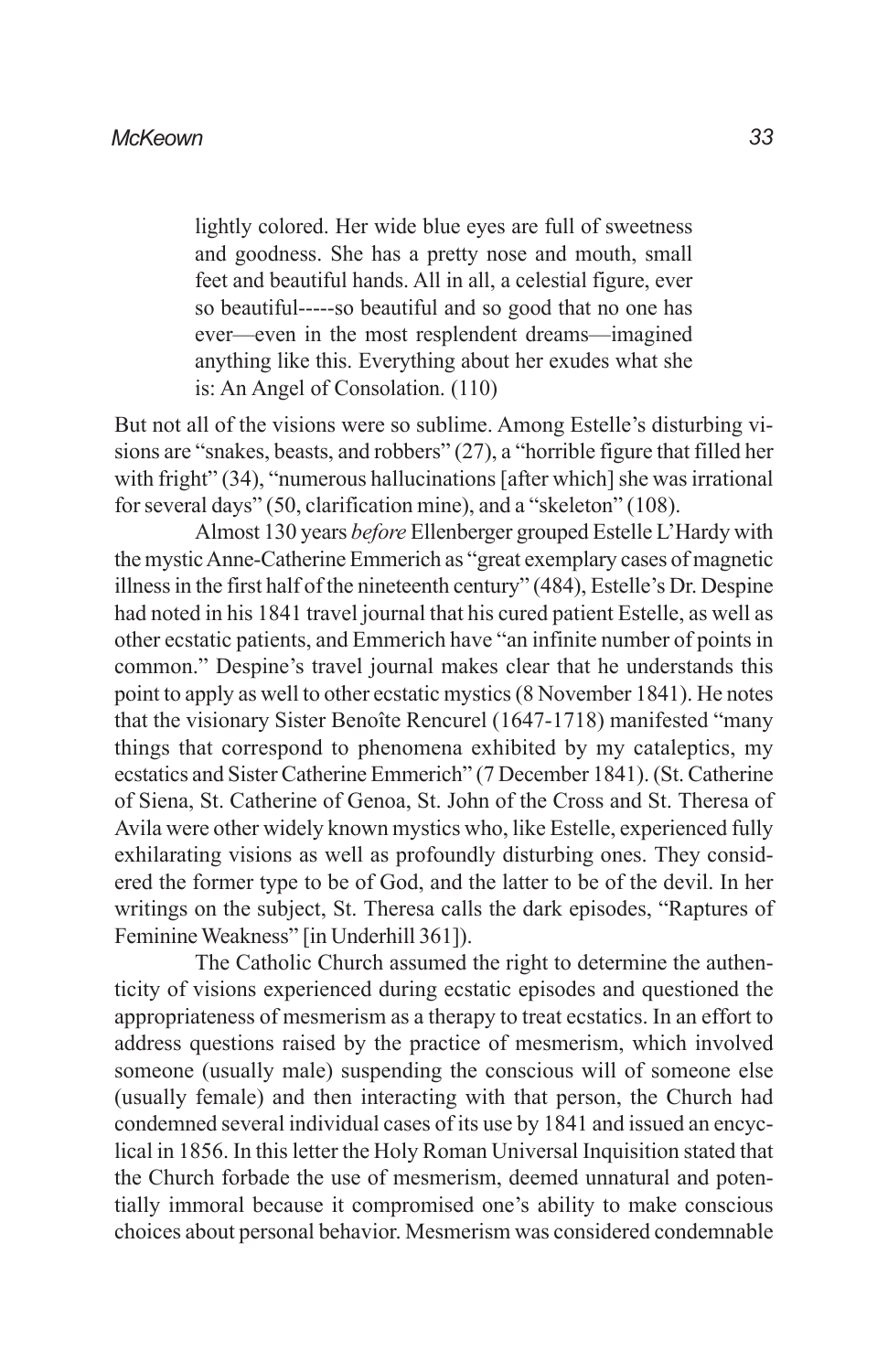and heretical, particularly "when performed with the mediation of weakened, mentally deficient women engaging in less than modest, proper behaviors" (in Binet and Féré 38–39).

Evidence strongly suggests that Despine did not want his work to conflict with Catholic teaching or authority. Among several examples of personal close association with Catholicism in his 1841 travel journal, Despine writes about attending Mass and participating in pilgrimages. At the time, he was reading *The Holy Bible* and *The History of Jerusalem*. We have already seen that he points to similarities in Estelle's experience of enjoying ecstatic visions in trance and some mystics' ecstatic experiences. The physician also notes that Estelle "seemed to be very interested" in the early summer solemnities of Corpus Christi, an important medieval processional feast commemorating the institution of the Holy Eucharist as a Catholic sacrament (60). (That Estelle enjoyed a uniquely Catholic festival is all the more interesting because the idea to establish one had come in a vision to Juliana of Cornillon, a 13<sup>th</sup> century Augustinian nun, while she contemplated the Holy Eucharist. Juliana would later be canonized.) In a published letter to one of the directors of the "Revue d'Anthropologie Catholique" Despine stated that "magnetism, when practiced correctly, was harmful neither to the heart nor soul of the magnetizer or the magnetized." In a journal reflection about Sister Emmerich, his patients and their ecstatic phenomena he writes, "these phenomena can be talked about from a physiological point of view; that view, however, does not destroy the remarkable part that love of God and religious attachment play here" (7 December 1841).

Despine suspected that Estelle's ecstatic episodes were somehow related to her childhood traumas. While the ecstasies may have originated in distress, however, some of them had the power to console her. For this reason and others, Despine was "determined to publish this case" (xxix), believing that "all of science and humanity will benefit" (ix) from the events of Estelle's life leading up to and including her cure. He proceeded, therefore, despite doubt and criticism.

## Brentano and Anne-Catherine Emmerich

Despine's concern for the physical, emotional, and spiritual manifestations of illness in children likely explains his interest in Anne-Catherine Emmerich. An intensely spiritual child, Emmerich experienced visions from a very young age. After unsuccessful attempts to enter convents because of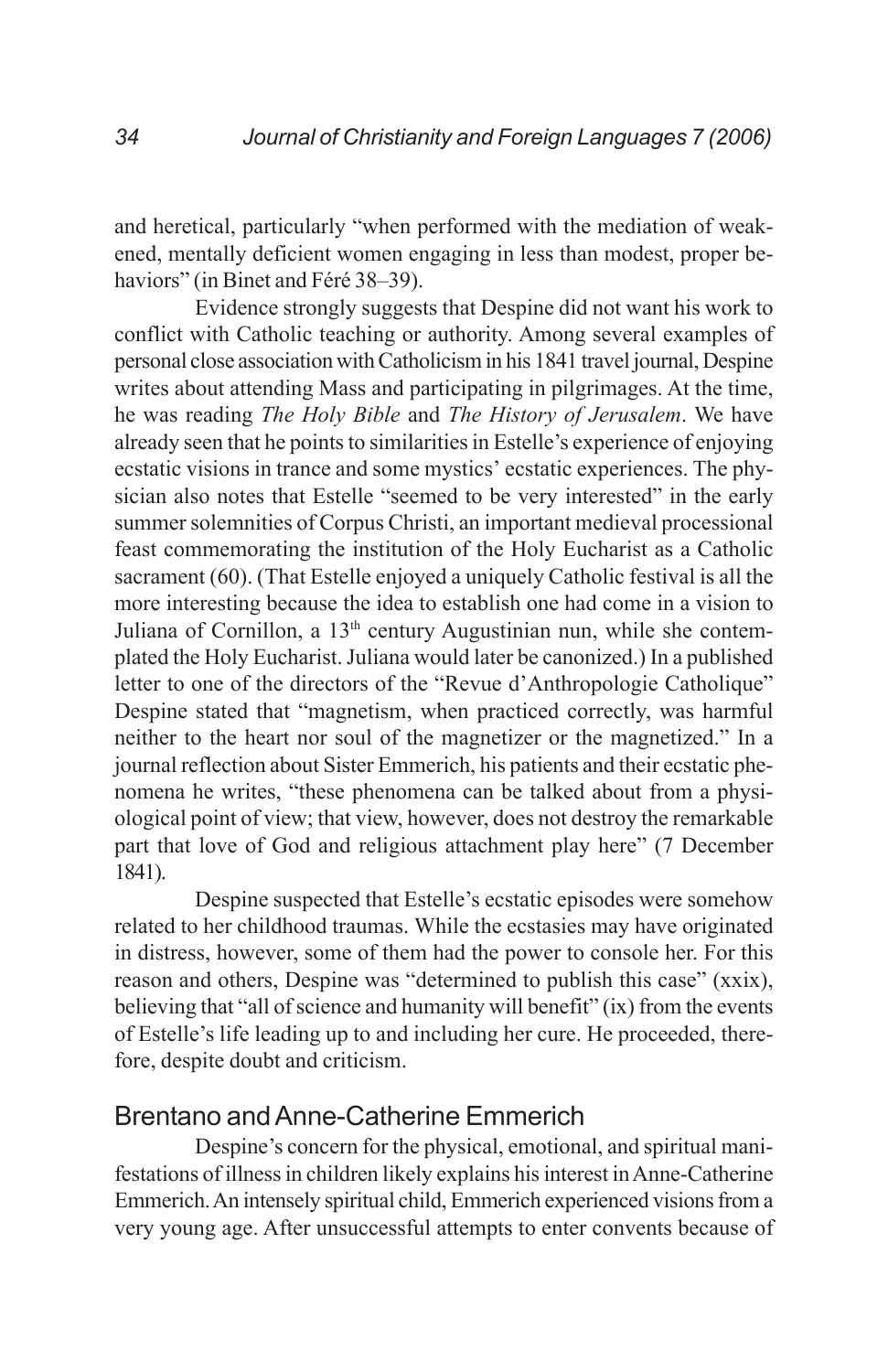frail health and an insufficient dowry, she finally entered on her novitiate at the convent of Agnetenberg with the financial support of a former employer; she was twenty-seven years old. Once there, her ill health worsened. Sisters resented Emmerich for her chronic weak state, which made moving her with the order impossible when the convent closed in 1811. A priest friend found near-by lodgings for Emmerich with an elderly widow. While there, from 1813 until her death, Brentano writes that Emmerich became "a full-time patient. Her ecstasies in prayer and her spiritual intercourse with the invisible world became more and more frequent" (17). Emmerich described her ecstasies as "an extraordinary state" (9) when she was "absorbed in meditation" (8) and "ravished in spirit" (10). During them, Emmerich received the marks of the stigmata; sometimes they bled, exhausting her and causing her great suffering. She had first developed stigmata at the age of twenty-five when painful impressions resembling a crown of thorns appeared on her forehead; these marks bled on Fridays. Later, wounds on her wrists and feet appeared. A cross was seen on her chest beginning in 1812; its form doubled at Christmas-time. In the story of her life Brentano observed that all of these marks were a source of "indescribable suffering" (23) and that Emmerich was an "awful living representation of suffering" (28). Social and political repercussions of the French Revolution may have been an additional source of trauma in Emmerich's life. In 1811, the convent where she was living was secularized by the anti-Catholic Prussian government, and she may have witnessed the public execution of an innocent soldier. In the years before her death Emmerich had symptoms of consumption and often was too ill to move from her bed. Brentano notes, however, that she saw a reason for all her sufferings and accepted them willingly: "I only desire that the hidden designs of God may be accomplished in me. . . . I have consolations in my sufferings" (50). Emmerich believed she could suffer in place of others, and that suffering brought her closer to Christ, whose life and Passion she saw vividly in her elaborate ecstatic visions, along with the life of Christ's mother, Mary.7

In 1818 Brentano began acting as Sister Emmerich's amanuensis. He altered his original intention of writing only her biography when he met the forty-four year-old nun. She immediately recognized him as "the Pilgrim," the one God had promised would record what was revealed to her. Winfried Humpfner explains that this work became "the providential task of his life."8 In *Making Saints: How the Catholic Church Determines Who Becomes a Saint, Who Doesn't, and Why,* Kenneth Woodward writes that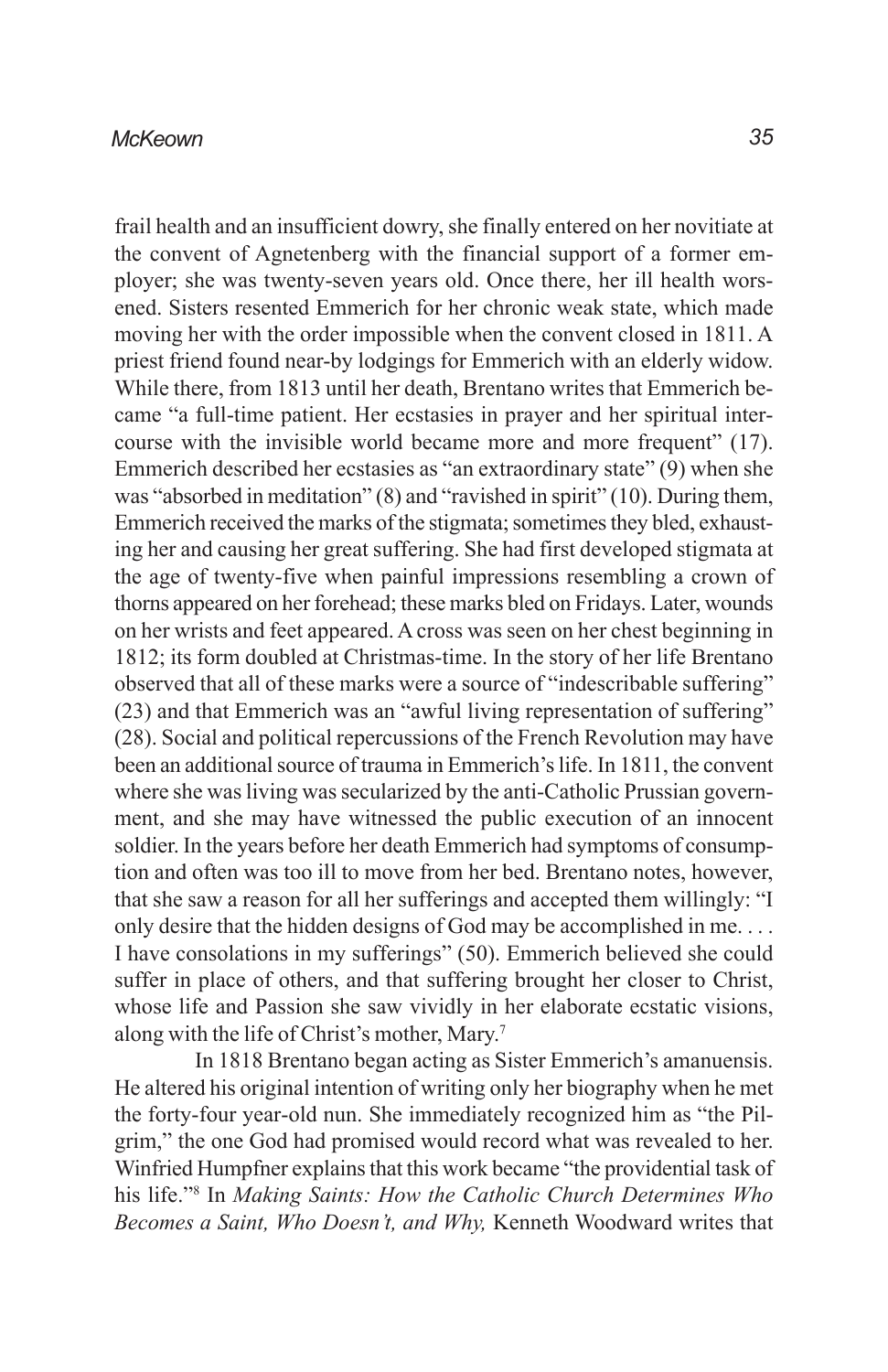Brentano spent the last six years of Emmerich's life transcribing the contents of her visions, believing her to be a mystic "whose knowledge of the passion and death of Jesus was imparted directly by the Holy Spirit for the edification of the faithful"(180). Brentano published the text in 1833, nine years after Emmerich's death and four years before Estelle's cure.

Ecclesiastical authorities visited Emmerich numerous times after the appearance of wounds to see them, test claims to prophecy, and verify if she was living for years on water and consecrated hosts. They also wanted to ascertain the nature of her visions. Was she experiencing spiritual ecstasies and phenomena of divine origin? Was she hallucinating because of chronic severe pain? Bishops found no evidence of trickery or falsehood, but acknowledged that sections of the visions diverged significantly from scriptural tradition. Humpfner contends that the visions "add facts, dialogue and attitudes which seem to come from the imagination, apocrypha, hagiographic legends or commentaries lacking in authority." Studies conducted by Bernhard Gajek into possible sources have found numerous textual borrowings, including some baroque and medieval iconography.

Brentano's role in the composition was ambiguous, at best. Despite his intention to transcribe Emmerich's words faithfully, those studying her case argued that it was likely he had embellished and otherwise refashioned Sister Emmerich's accounts, approaching them as he would a fictional or poetic work.<sup>9</sup> Many of Brentano's contemporaries considered him representative of the romantic literary climate and of German mysticism. In 1912–13 Charles Schuddekopf, the editor of Brentano's *Oeuvres Complètes,* presented the first two books of the visions as personal works of the poet. Brentano actually admitted to consulting *Das Leben Christi* (1677), a baroque devotional writing by Martin von Cochem. Gajek showed that Brentano "consulted Hebrew calendars, travelers' reports, and maps of Jerusalem and the Holy Land," all of which may explain the elaborate accurate geographical description of the visions (qtd. in Weeks 3). Humpfner called Brentano's influence "significant in this fantastical and vivid masquerade" and noted that Clemens's brother Christian found his brother "not critical enough" and "too fanatical" to be objective in his accounts. Additionally, Weeks contends that "even what the poet heard and wrote down from Emmerich herself was triggered and influenced by the questions he put to her or by sources such as Tauler that he read to her at her bedside" (3). Woodward calls the visions "bogus" (184) and claims that *The Dolor-*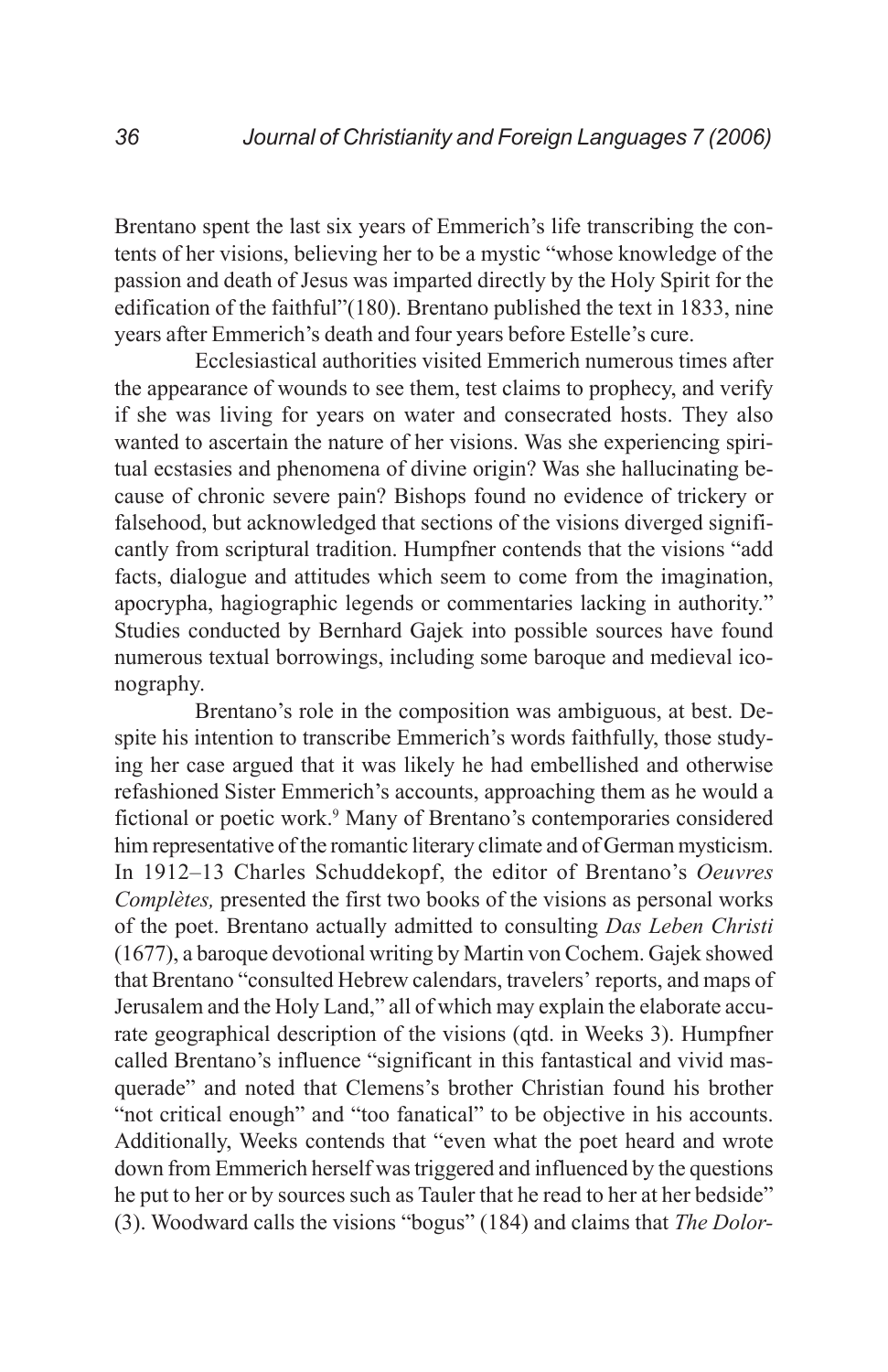*ous Passion* resulted from "the conscious elaboration of an overwrought romantic poet" (389).

Today Brentano scholars, only recently able to consult papers that for decades had been held by the Catholic Church, agree that he was incapable of objective reporting and, as Charles Fetzer explains, of containing "the dictates of his unbridled fantasy," even when this became his explicit intention (35). To this poetic tendency was added what some biographers have described as Brentano's impassioned embrace of Catholicism as an adult and then his life-changing relationship with the mystical Emmerich. It is not surprising, then, that the perception of Emmerich as a mystic through whom divine realities might be disseminated was undermined by concern that the visions might be nothing more than the handiwork of a sickly young woman and a captivated poet.

Despite this impasse, Anne-Catherine Emmerich was beatified in October 2004. The justification set forth by the Vatican was that the stigmata, her long-term survival on the Holy Eucharist and water, and other marks of holiness including one miracle, were sufficient testimony. The visions, while historically inaccurate in parts and occurring with illness, were sanctioned by the Church since Emmerich's life was marked by many additional indications of piety. The Holy See concluded that her visions were not—on their own—justification for sainthood, but clearly constituted an important part of the faith life of believers.<sup>10</sup>

### **Conclusion**

That elaborate visions came within Emmerich's suffering was probably what captured Despine's interest in her life story. Several of his patients, including Estelle, had analogous symptoms; Despine must have wondered whether any of the visions would have occurred in the absence of illness and trauma. Without a conclusive answer to that question, Despine affirmed divine power and its remarkable part in the ecstasies. While his belief in science moved him to therapeutically treat the related disorders, he acknowledged the power of visions to console and to eventually contribute to holistic health. Despine's sympathetic presentation of Estelle as a sickly child with some mystical qualities constitutes his personal interpretation of her illness and treatment within a Christian framework and serves, in his words, "to teach about the physical and metaphysical story of mankind" (xxiv). Despine's legacy—though not widely appreciated today—is substantial.11 In his *La médecine psychologique* Pierre Janet (1849–1957), French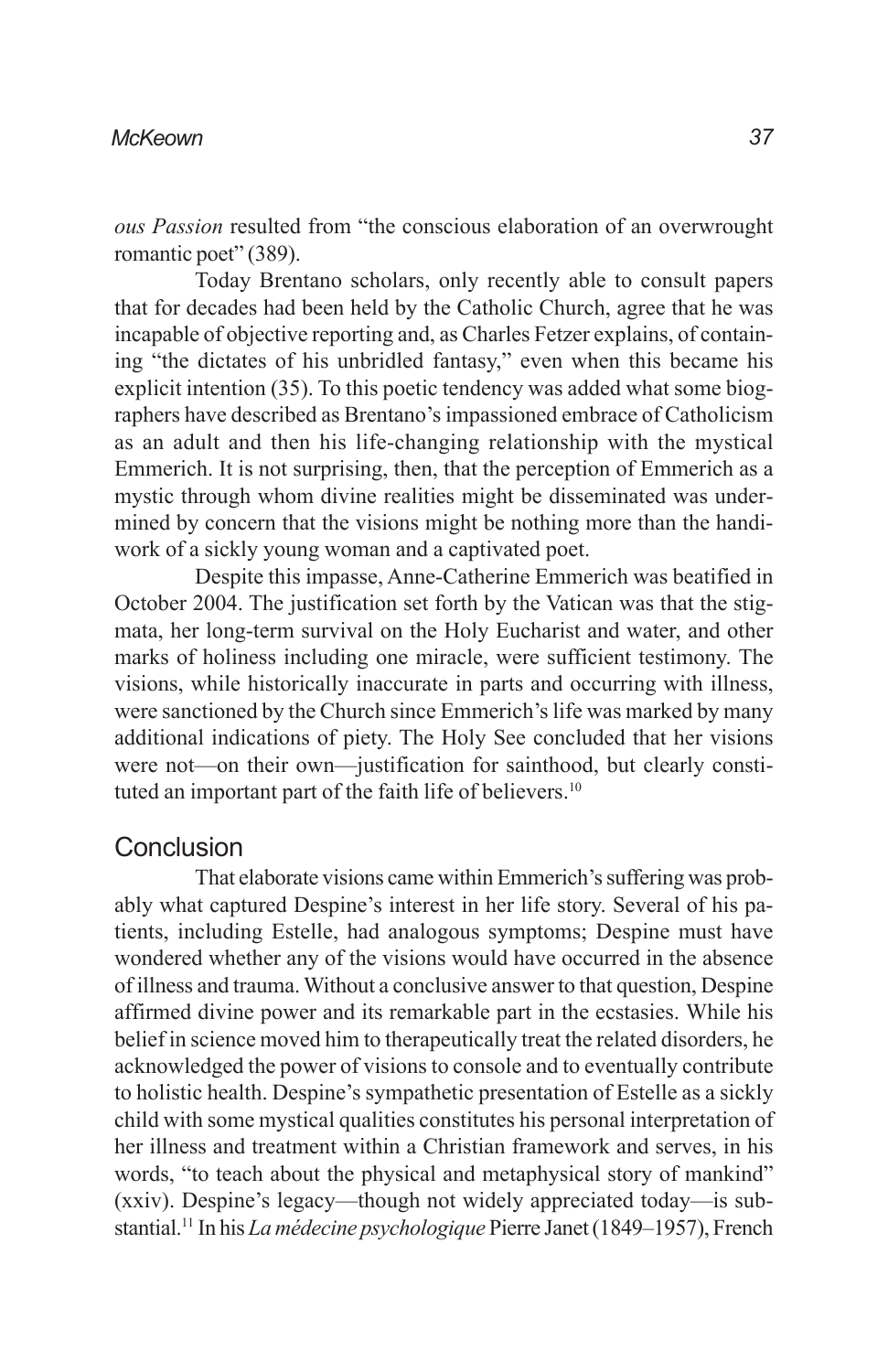psychologist and neurologist, called Despine's account "the most striking one about this particular phenomenon" (25).

Like Despine, Brentano did not think illness precluded the role of the divine in paranormal phenomena. Concerning inflammation of Emmerich's hands, which "bore testimony to the symbolic uprooting of nettles" about which she had had a vision, he wrote, "similar reactions of the spirit upon the body are often found in the lives of persons subject to ecstasies, and are by no means contrary to faith" (33). The physical pain associated with this inflammation was insignificant compared to the important spiritual symbolism of the swollen hands, injured destroying evil and building God's Kingdom on earth. The same was true for Emmerich's ecstasies which, while often happening during periods of intense physical suffering, conveyed expansive spiritual insights. Cazalès wrote, "It is our [Cazalès's and Brentano's] hope that it [reading of the visions] will make a strong impression even upon worldlings, and that in many hearts it will prepare the way for better ideas—perhaps even for a lasting change of life" (xv, clarifications mine). When Emmerich was beatified, Brentano's legacy was finally affirmed.

It is unlikely that Despine and Brentano ever met. Had they done so it is probable that they would have found in each other a sympathetic ally. Both men had pushed beyond their conventional roles in medicine and letters to a place where visions occurring in the context of illness raised difficult questions about mental health and spirituality. Their controversial work, showing that physical and emotional suffering may lead to mystical experiences, included phenomena the physician and poet found mysterious, but deeply compelling and enormously valuable. Writing copiously and fearlessly, Despine and Brentano made sense of painful, often misunderstood experiences as important lessons for humanity. The legacies of Estelle L'Hardy and Sister Anne-Catherine Emmerich take their place as narratives of inspiration during suffering in the evolving understanding of the intertwined life of mind, body, and spirit.

*We even boast of our afflictions, knowing that affliction produces endurance, and endurance, proven character, and proven character, hope, and hope does not disappoint. (Rom. 5:3–5)*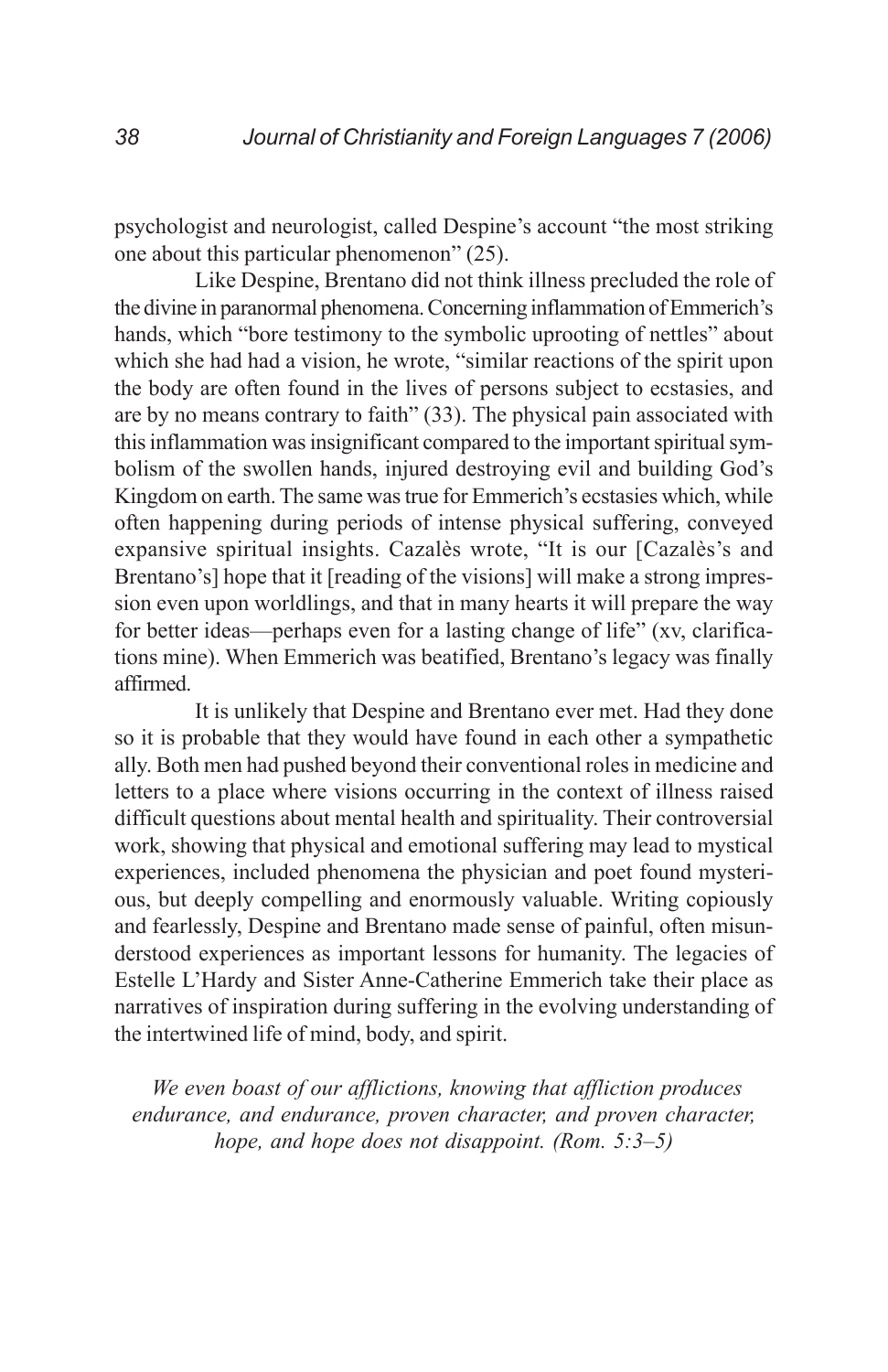## **NOTES**

1 In *From Paralysis to Fatigue: A History of Psychosomatic Illness in the Modern Era*, Edward Shorter argues that hysterical paralysis, among other nervous symptoms, was primarily specific to the eighteenth and nineteenth centuries and was a function of patients' ideas of what constituted illness in that time period. Accordingly, these symptoms were a function of culture, and were psychosomatic. Despine, on the other hand, believed that there was more to hysterical symptoms than this "climate of suggestion" and approached his patients and treatments accordingly.

<sup>2</sup> Antoine took over as Medical Director of the Baths in Aix-les-Bains (or Aix-en-Savoie), the largest bathing establishment in the Savoy, upon the death of his 95 year-old father, Joseph, who had held that position from 1787 to 1830.

3 Mesmer believed that invisible gravitational forces connected living things to the planets and were the basis for physical health. When the "magnetic fluid" accounting for this harmonious interconnectedness present in all living beings flowed as it should, a person was healthy. The badly distributed fluid in an ill person could be redistributed when he/she experienced a mesmeric "crise salutaire," or therapeutic crisis, the onset of which Mesmer facilitated with his "baquet," or tub filled with magnetized water, and his own healthy magnetic fluid. Similarly, Despine believed his own healthy fluid could heal through mesmerism or animal magnetism.

4 See Chapter 7, "Hysteria and Dual Personality," of Thurston's *The Physical Phenomena of Mysticism* for a discussion of dissociative symptoms found in mystics.

 $5$  People suffering from certain nervous illnesses, also called magnetic or hysterical (hysteria), can fall into a cataleptic state during which they exhibit the following symptoms: semi-consciousness or unconsciousness, arrested breathing, lowered pulse rate, and some coldness in the extremities. Some patients experience immobility or limpness in the limbs; others become more mobile than normal, moving while unconscious of those around them. While in this trance or sleeping state the individual may hear and see things that others do not. Since normal distractions of the material world go unnoticed, he/she can enjoy heightened awareness and even insight. This state, which takes different forms depending on who experiences it, is often referred to as ecstasy, and the patient as being an ecstatic. Richard P. Kluft psychiatrist, PhD, psychologist, and psychoanalyst—addresses the overlap between symptoms of dissociation and schizophrenia in "First Rank Symptoms as a Diagnostic Clue to Multiple Personality Disorder" writing, "It is clear that a high percentage of multiple personality disorder patients endorse first-rank symptoms. It is reasonable to infer that some multiple personality disorder patients with these symptoms have been given an erroneous diagnosis of schizophrenia" (296).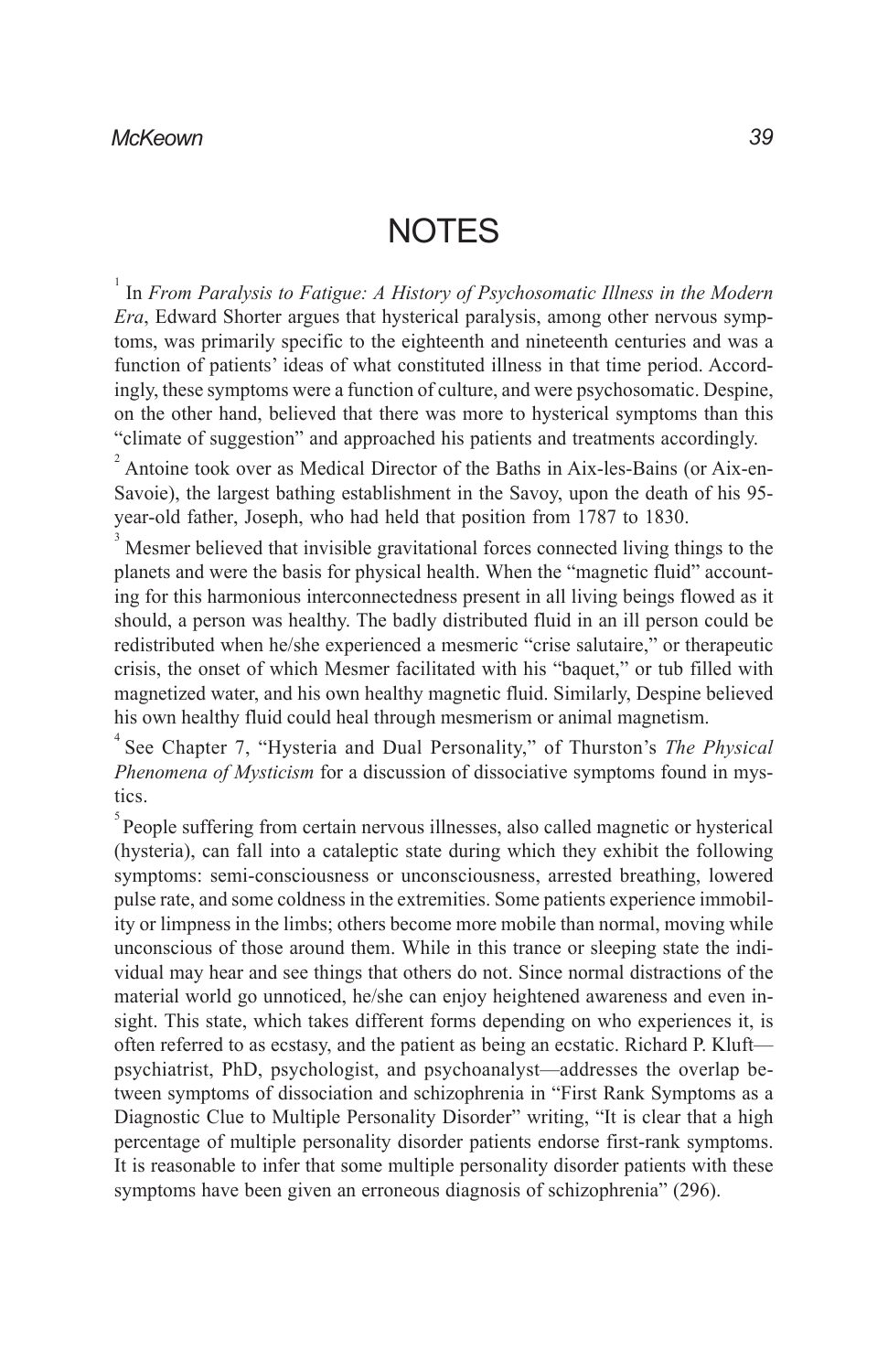<sup>6</sup> Kluft writes, "Despine's treatment embodies many of the principles being rediscovered today. . . . Despine approached Estelle gradually and carefully. He utilized her assets, showed respect and non-judgmental attention to her difficulties, and recognized the role of the family in her situation" (*Multiple* 123).

 $^7$  Mel Gibson used Brentano's transcriptions of Sister Emmerich's visions as a source of inspiration in addition to the canonical gospels for his recent movie, "The Passion of the Christ."

8 "Emmerich," in *Dictionnaire de spiritualité ascétique et mystique, doctrine, et histoire*, 1937–1995.

9 In 1928 the Holy See issued a *reponatur* which halted the case for Sister Emmerich's beatification. It was not until the 1970s that Pope Paul VI publicly explained that the *reponatur* had been issued because of concerns about Sister Emmerich's chastity and Brentano's writings (www.petersnet.net/browse/3586.htm). The chastity concern was rejected by Pope Paul VI as slander.

<sup>10</sup> In the story of her life Brentano clarifies, "She regarded all her visions not as mere spiritual enjoyments, but as being, so to speak, fertile fields, plentifully strewn with the merits of Christ and which had not as yet been cultivated. . . . She never considered her visions . . . as being of any historical value" (35).

Kluft, who has been studying dissociative disorders for over thirty years and is widely published (over 225 scientific articles and book chapters and four edited books) in that field, wrote a letter in January 2003 in support of the translation of Despine's monograph currently under revision. In addition to pointing to Despine as one of his own professional mentors, he wrote, "Despine was the first known physician to successfully treat . . . dissociative identity disorder. . . . He managed to invent and/or discover most of the hypnotic techniques for its treatment . . . now in current use. He was the first to describe a series of such patients. . . . His clinical studies . . . are what might be called 'silent bedrocks' of contemporary efforts to treat the dissociative disorders." The fact that Despine attempted to understand the role family history plays in hysterical illness means for Kluft that Despine was "practicing psychotherapy almost three generations before Freud."

## **BIBLIOGRAPHY**

Binet, A. and Ch. Féré. *Le Magnétisme Animal*. Paris: Félix Alcan, 1908. "Brentano." *The Oxford Companion to German Literature*. 1997 ed. Brentano, Clemens. "The Life of Anne Catherine Emmerich," in *The Dolorous Passion of Our Lord Jesus Christ*. 1833. Trans. Burns Oates

& Washbourne, Ltd. Illinois: Tan Books and Publishers, 1983. 1–57.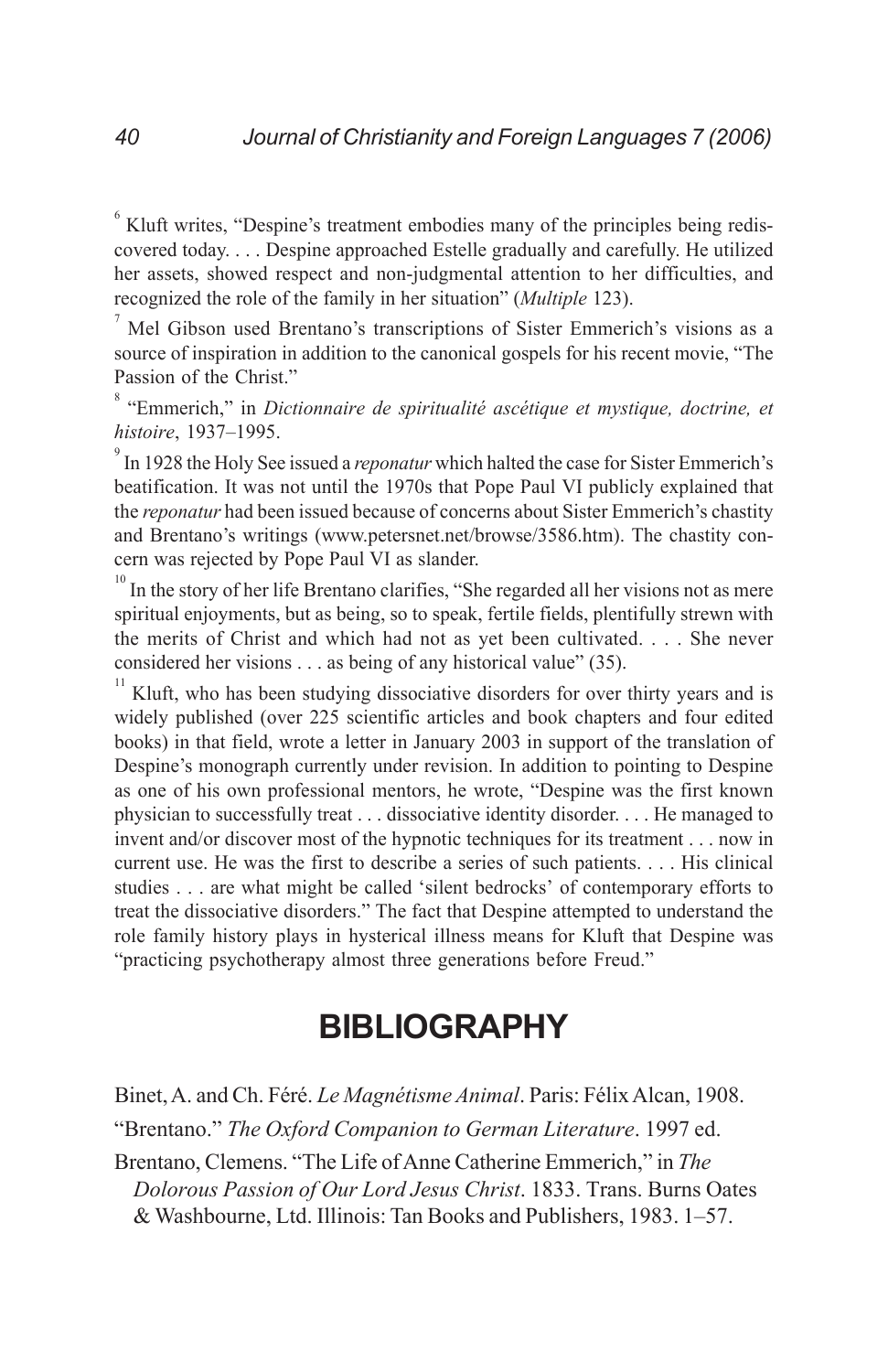- Cazalès, l'Abbé de. Preface to French translation of *The Dolorous Passion of Our Lord Jesus Christ*. 1833. Trans. Burns Oates & Washbourne, Ltd. Illinois: Tan Books and Publishers, 1983. xi–xvii.
- "Clemens Brentano." *Encyclopedia of German Literature*. 2000 ed.
- Crabtree, Adam. *Animal Magnetism, Early Hypnotism, and Psychical Research: 1766–1925*. New York: Kraus International Publications, 1988.
- Despine, Charles-Humbert *Antoine, Doctor* (1777–1852). *De L'Emploi du magnétisme animal et des eaux minérales dans le traitement des maladies nerveuses, suivi d'une observation très curieuse de guérison de névropathie.* Paris: Germer, Baillière, 1840.
- ———. Lettre de M. le baron Despine à l'un des directeurs de la "Revue de l'Anthropologie Catholique." 1837. 776–779.
- ———. Manuscrits et notes, Journal d'Antoine Despine. 28 octobre 1841–29 janvier 1842. (from private family collection)
- Donovan, Colin B. "Apparitions/Private Revelations." 2 February 2004. http://www.ewtn.com/expert/answers/apparitions.htm.
- Edelman, Nicole. *Voyantes, Guérisseuses et visionnaires en France, 1785–1914*. Paris: Albin Michel, 1995.
- Ellenberger, Henri F. *The Discovery of the Unconscious: The History and Evolution of Dynamic Psychiatry*. New York: Basic Books, Inc., Publishers, 1970.
- "Emmerich, Anne Catherine." *The Catholic Encyclopedia*. 1976 ed.
- Emmerich, Anne Catherine. *The Dolorous Passion of our Lord Jesus Christ*. 1833. Transcribed by Clemens Brentano. Trans. Burns Oates & Washbourne, Ltd. Illinois: Tan Books and Publishers, 1983.
- "Emmerich." *Dictionnaire de spiritualité ascétique et mystique, doctrine, et histoire*. 1937–1995.
- Fetzer, John F. *Clemens Brentano*. Twayne Publishers. 615. Boston: G. K. Hall & Co, 1981.
- Fine, Catherine G., PhD. "The Work of Antoine Despine: the first scientific report on the diagnosis of multiple personality disorder." *American Journal of Clinical Hypnosis*. 31 (1988): 32–39.
- Gault, Alan. *A History of Hypnotism*. Cambridge: Cambridge University Press, 1992.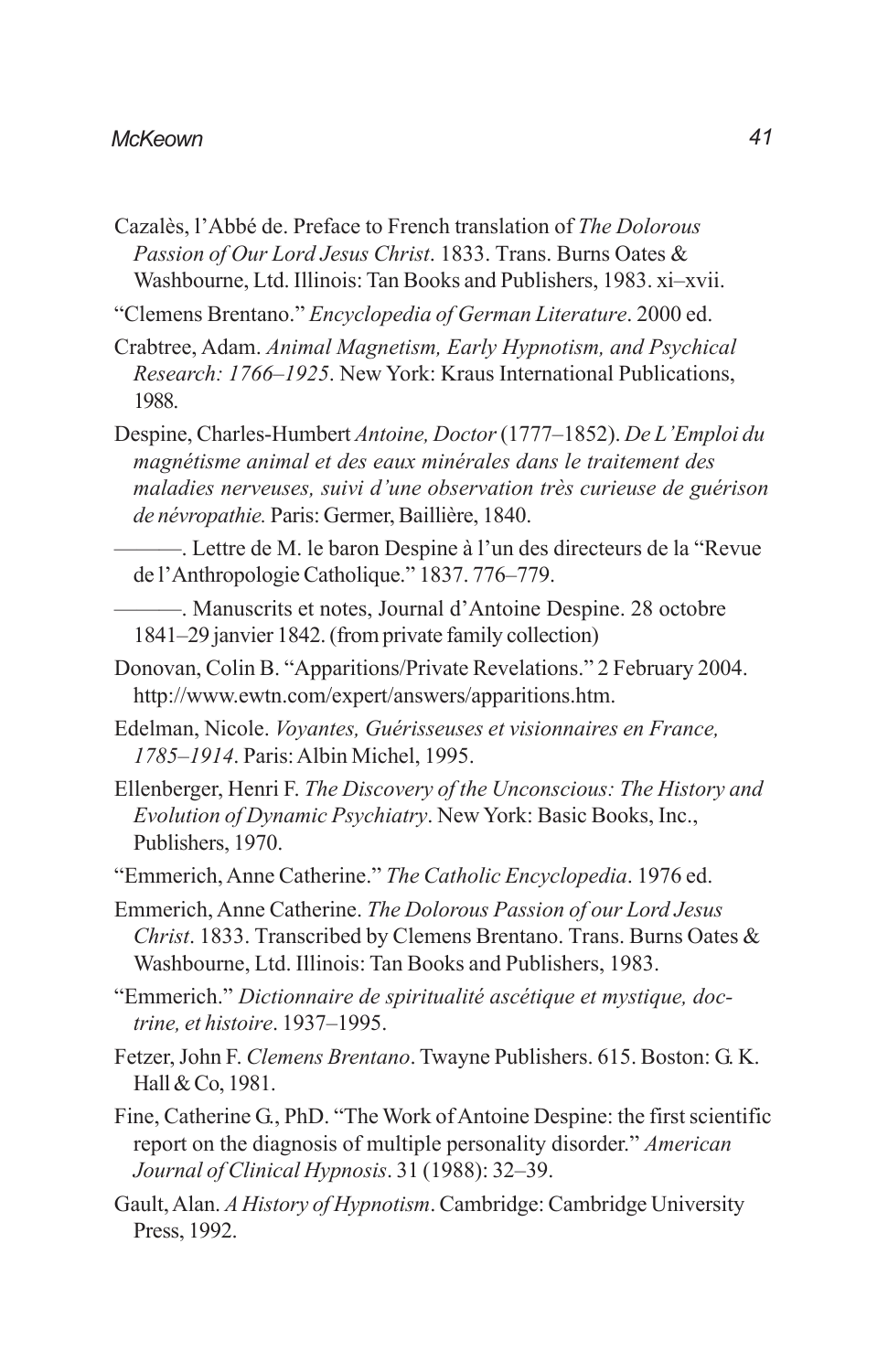- Griese, Noel L. Introduction to *The Dolorous Passion of our Lord Jesus Christ*. Atlanta: Anvil Publishers, 2005. 1–96.
- "Hysteria." *A Catholic Dictionary of Theology*. 1971 ed.
- "Hysteria." *Encyclopedia of Catholicism*. Ed. Richard P. McBrien. 1995.
- Janet, Pierre, PhD, MD. *The Major Symptoms of Hysteria: Fifteen Lectures given in the Medical School of Harvard University*. New York: MacMillan Co., 1920.

———. *La médecine psychologique*. 1923. Les Classiques des sciences sociales. Ed. Jean-Marie Tremblay, au Cégap de Chicoutimi, Québec, 2002.

- Kluft, Richard P., MD. Letter to Whom it May Concern, about Despine-Dickens Project. 28 January 2003.
	- ———. "Multiple Personality Disorder: A Legacy of Trauma." *Severe Stress and Mental Disturbance in Children*. Washington: American Psychiatric Press, Inc. (1996): 411–448.

———. "First Rank Symptoms as a Diagnostic Clue to Multiple Personality Disorder." *American Journal of Psychiatry*. 144.3 (1987): 293–298.

———. "Multiple Personality in Childhood." *Psychiatric Clinics of North America*. 7.1 (1984): 121–134.

- Kselman, Thomas A. *Miracles and Prophecies in Nineteenth-Century France*. New Jersey: Rutgers University Press, 1983.
- Mackaman, Douglas Peter. *Leisure Settings: Bourgeois Culture, Medicine, and the Spa in Modern France*. Chicago: The University of Chicago Press, 1998.
- Matheson, George. "Hypnotic Aspects of Spiritual Experience." *Pastoral Psychology*. 35.2 (1986): 104–119.
	- ———. "Hypnotic Aspect of Religious Experiences." *Journal of Psychology and Theology*. 7.1 (1979): 3–21.
- Miri, Rubin. "Corpus Christi: Inventing a feast." *History Today*. 40:7, July 1, 1990.
- Poulain, A., SJ. *The Graces of Interior Prayer: A Treatise on Mystical Theology*. Trans. Leonora L. Yorke Smith. London: Butler & Tanner, Frame & London, 1950.